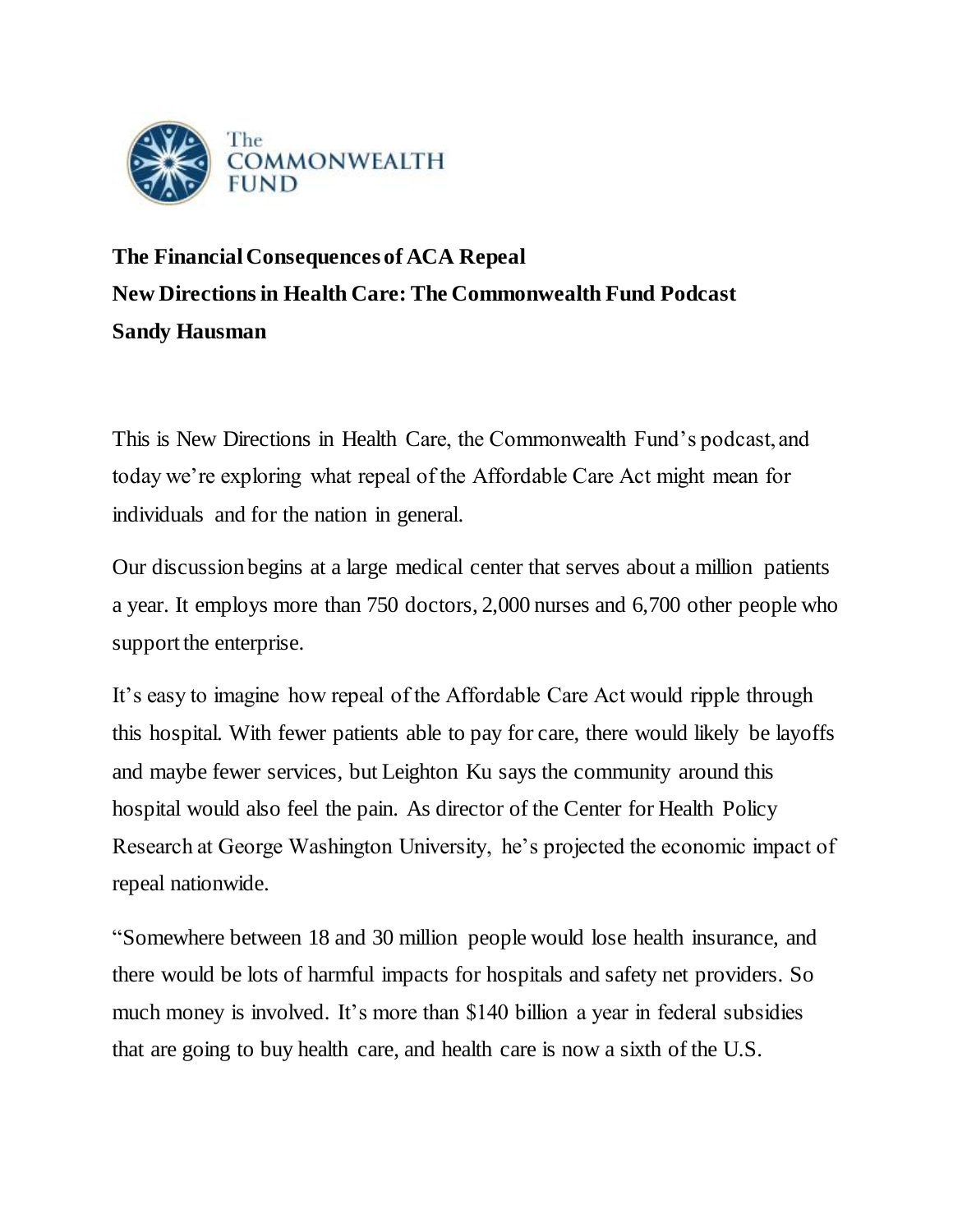economy—actually more than a sixth, so when you take that much money out, there are broader economic consequences."

For example, in the first year employment would fall.

"About 2.6 million jobs would be lost, and it would rise somewhat to around 3 million a couple of years later and then stay around that level of loss."

Ku says only a third of the jobs lost would be in health care. The rest would be in construction, real estate, finance, and other fields that supply providers.

"They buy medical equipment, or they buy computer equipment, or they pay rent or mortgages for their space. In addition, we'd see things that I think people in state and local governments would care about. We see reductions in tax revenue, because all this economic activity leads to taxes that people pay, whether it's income taxes, sales taxes, property taxes, so the net result of that is \$48 billion in state and local tax revenues that are lost.

And he notes those losses would come at a terrible time:

"Revenues are going down by quite a lot at the same time that needs are going up. More people uninsured, more people unemployed, so the need for assistances goes up, just when state revenues go down."

That would leave political leaders to decide whether to raise taxes or cut services of all kinds.

"One of the big expenditures that state and local governments pay for is education. We might have to reduce what we spend for education, so there could be really broad repercussions in many areas."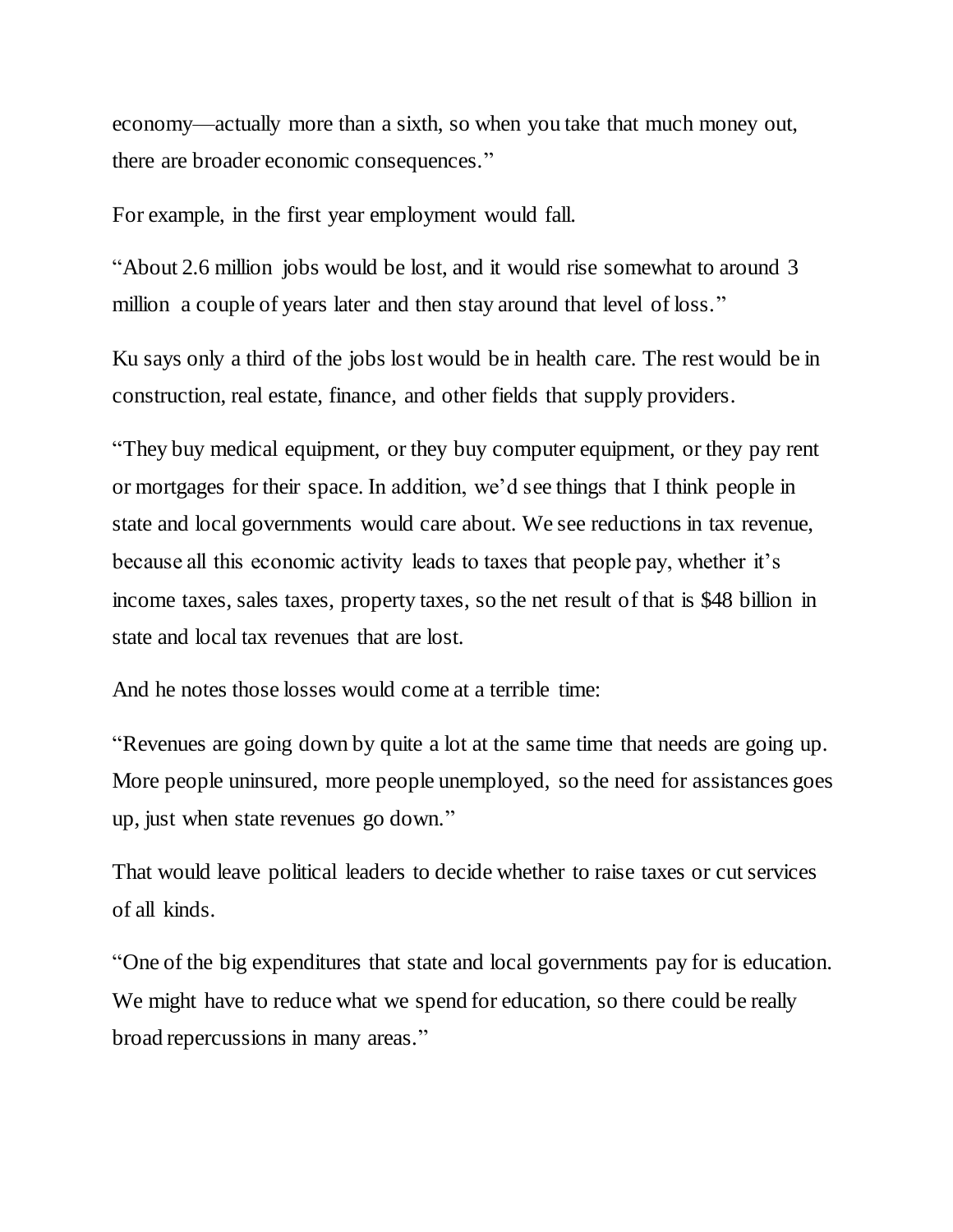Now much of the expansion in health coverage under the ACA occurred in states that expanded Medicaid, but even in those 19 states that did not—like Texas and Florida—Ku says there will be financial consequences if the Affordable Care Act is repealed.

"That's because we're one big country. Funds flow back and forth through interstate commerce. If states like New York, California, or Arkansas or Kentucky, that have Medicaid expansions, if they cut back then there is income loss by people in those states. Now what happens is people in those states buy products that come from Texas and Florida—whether we're talking about oranges from Florida, oil that comes from Texas, people who take trips to Disney World, there's contraction in those things."

Of course, most members of Congress who have threatened to repeal the Affordable Care Act say they will replace it with something better, but no one knows what that will be. The uncertainty will take a toll on the insurance industry, according to Sabrina Corlette at Georgetown's Center on Health Insurance Reforms. She explains that it takes time for companies to decide what policies to offer and how much to charge.

"Often this process actually starts a full two years before they actually bring a product to market, and that's because it takes time to figure out what your provider network is going to look like, what the benefit design is going to look like, to set up the kind of vendor contracts you need to manage the plan, the coverage of people in the plan."

And states, which regulate insurance, need time to review what's going to be sold.

"In fact if you were going to file or sell a plan in 2018, insurers actually have to submit those plans as early as May 3<sup>rd</sup> of this year. The bottom line for insurers is